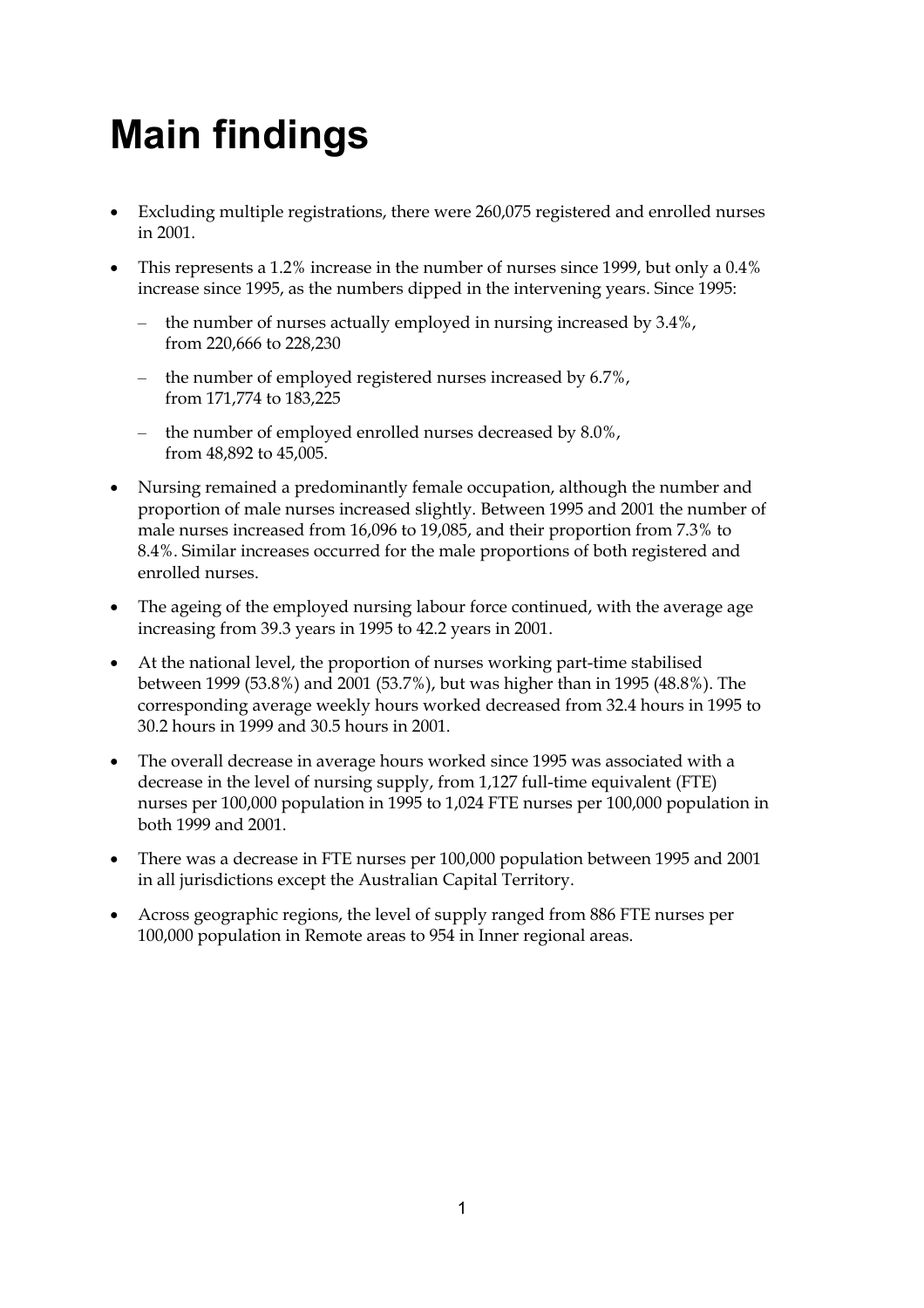# **Composition**

## **Size of the nursing labour force**

The renewal of nurse registration and enrolments, conducted by state and territory registration boards, identified a total of 275,321 nurses in 2002 (up from 267,535 in 1995). This comprised 222,123 registered nurses and 53,198 enrolled nurses. While there was an overall increase in the total number of registrations and enrolments between 1995 and 2002, the composition has changed. The number of nurse registrations increased from 207,910 in 1995, to 222,123 in 2002, while the number of enrolled nurses decreased from 59,625 in 1995 to 51,970 in 2001, followed by an increase to 53,198 in 2002 (Table 1).

|                                    | 1995    | 1996    | 1997    | 1998    | 1999    | 2000    | 2001    | 2002    |
|------------------------------------|---------|---------|---------|---------|---------|---------|---------|---------|
| Registered nurses                  | 207.910 | 207.038 | 209.525 | 210.702 | 212.026 | 213.669 | 215.605 | 222,123 |
| Enrolled nurses                    | 59.625  | 56.410  | 54.592  | 54.136  | 53.050  | 52.266  | 51.970  | 53,198  |
| Total registrations/<br>enrolments | 267,535 | 263.448 | 264.117 | 264.838 | 265.076 | 265.935 | 267.575 | 275,321 |

#### **Table 1: Nurse registrations and enrolments, 1995 to 2002**

*Source:* State and territory nurse registration boards.

The remainder of this report focuses on the results of the Nursing Labour Force Survey conducted in 2001.

Excluding multiple registrations (nurses who were registered or enrolled in more than one jurisdiction), the total number of nurses identified in 2001 by the Nursing Labour Force Survey was 260,075, comprising 209,109 registered nurses and 50,966 enrolled nurses (Figure 1).

The majority of nurses (91.0% or 236,562) were in the nursing labour force. The remaining 9.0% (23,512) were either employed elsewhere and not looking for work in nursing (8,738), not employed and not looking for work in nursing (8,982), or overseas (4,336) (Table A.1).

Of those in the nursing labour force, 1.5% (3,456) were on extended leave for a period greater than 3 months, and 2.1% (4,877) were looking for work in nursing. The remaining 96.5% (228,230) were employed in nursing, comprising 88.4% (201,753) clinicians, 6.0% (13,719) administrators, 2.8% (6,349) teachers/educators and 0.8% (1,837) researchers (Table A.1).

### **Registered nurses**

Allowing for multiple registrations, there were 209,109 registered nurses in 2001, of whom 189,674 (90.7%) were in the nursing labour force. Of the 19,435 (9.3%) nurses not in the nursing labour force, 6,840 were employed elsewhere and not looking for work in nursing, 7,363 were not employed and not looking for work in nursing, and 4,189 were overseas (Figure 1).

Of registered nurses in the nursing labour force, 2,967 (1.6%) were on extended leave for a period greater than 3 months and 3,482 (1.8%) were looking for work in nursing. The remaining 183,225 (96.6%) were actively employed in nursing, representing a 6.7% increase in the number of employed registered nurses from 1995 (Table 2).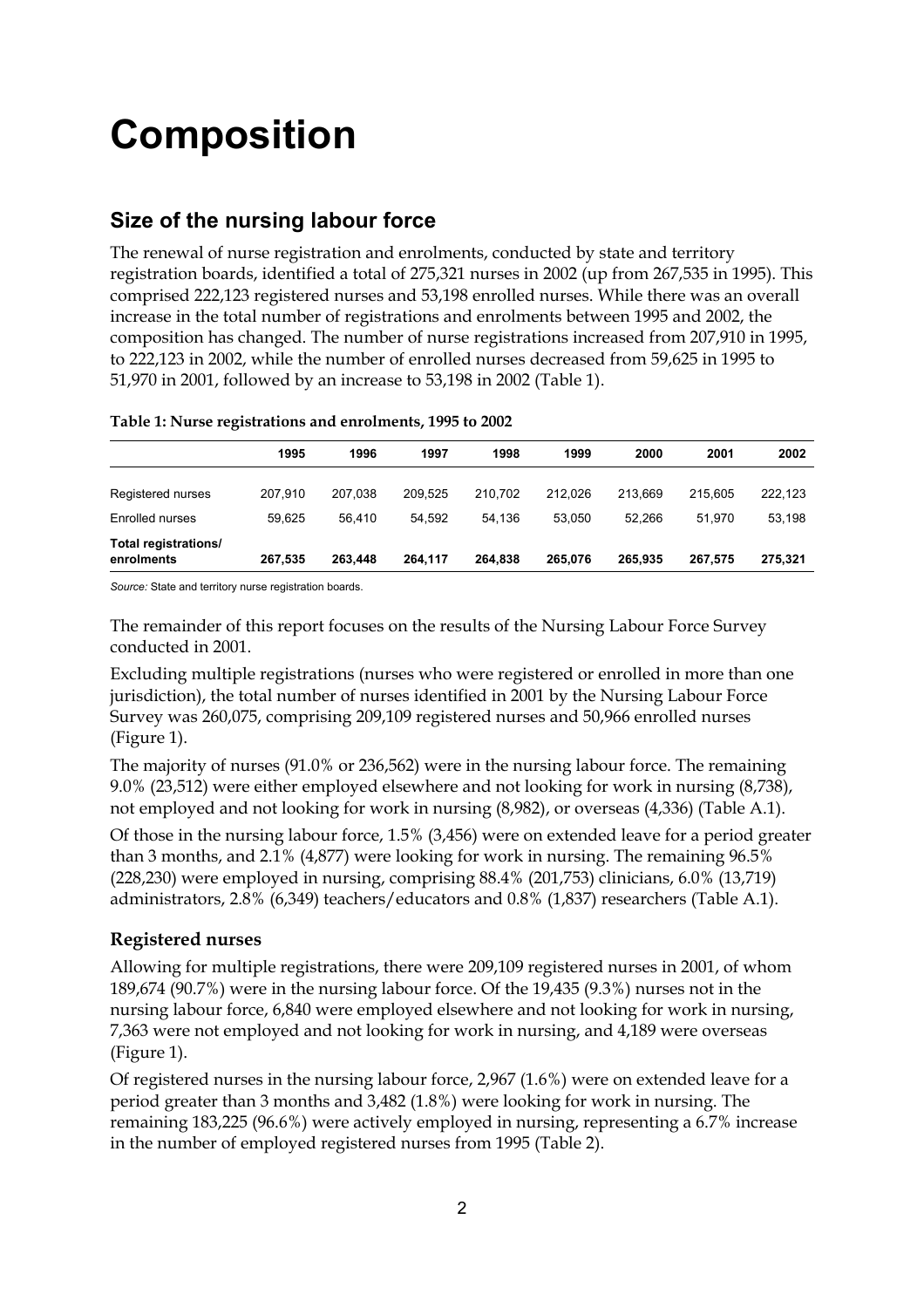

**Figure 1: Registered and enrolled nurses, Australia, 2001**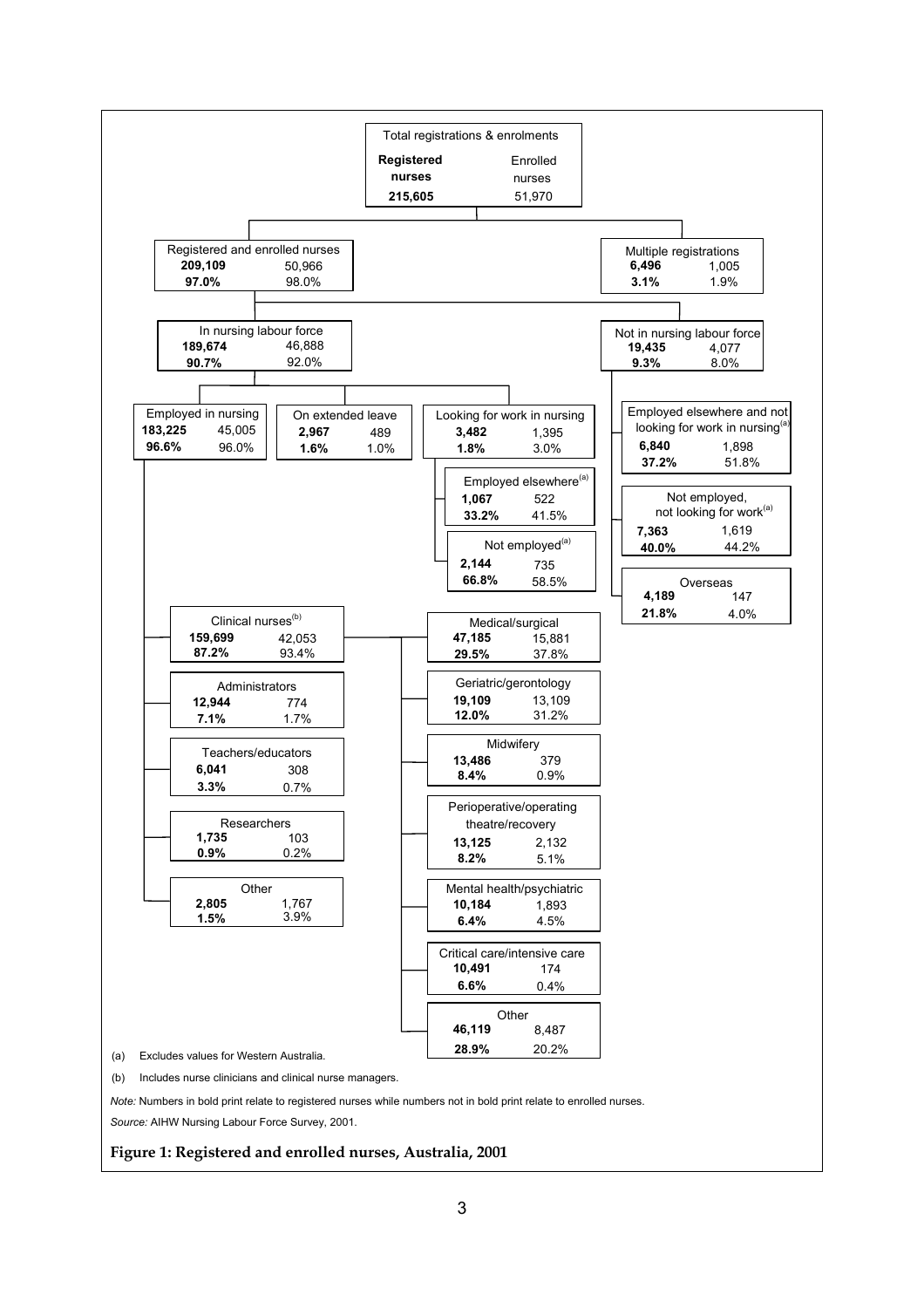The majority of employed registered nurses (87.2%) were clinical nurses (including nurse clinicians and clinical nurse managers), of whom the largest proportions were medical/surgical nurses (29.5%) and geriatric/gerontology nurses (12.0%). The remaining group of employed nurses consisted of administrators (7.1%), teachers/educators (3.3%) and researchers (0.9%) (Figure 1).

|                     | 1995    | 1997    | 1999    | 2001    | % change<br>$(1995 - 01)$ |
|---------------------|---------|---------|---------|---------|---------------------------|
| Registered nurses   | 171.774 | 175.937 | 179.177 | 183.225 | 6.7                       |
| Enrolled nurses     | 48.892  | 46.274  | 45.418  | 45.005  | $-8.0$                    |
| All employed nurses | 220,666 | 222.211 | 224.594 | 228,230 | 3.4                       |

#### **Table 2: Employed registered and enrolled nurses, 1995 to 2001**

*Source:* AIHW Nursing Labour Force Survey, 1995, 1997, 1999 and 2001.

#### **Enrolled nurses**

Excluding multiple registrations, there were 50,966 enrolled nurses in 2001, of whom 46,888 (92.0%) were in the nursing labour force. Of the 4,077 (8.0%) nurses not in the nursing labour force, 1,898 were employed elsewhere and not looking for work in nursing, 1,619 were not employed and not looking for work in nursing, and 147 were overseas (Figure 1).

Of enrolled nurses in the nursing labour force, 489 (1.0%) were on extended leave for a period greater than 3 months and 1,395 (3.0%) were looking for work in nursing. The remaining 45,005 (96.0%) were actively employed in nursing, representing an 8.0% decrease in the number of employed enrolled nurses from 1995 (Table 2).

Enrolled nurses were less likely than registered nurses to perform administrative or academic roles, and were correspondingly more likely to be clinicians. The majority of employed enrolled nurses (93.4%) were clinical nurses (including nurse clinicians and clinical nurse managers) who mainly comprised medical/surgical nurses (37.8%) and geriatric/gerontology nurses (31.2%). The remaining employed nurses were administrators (1.7%), teachers/educators (0.7%) and researchers (0.2%) (Figure 1).

### **Age**

The average age for all employed nurses was 42.2 years in 2001, an increase from 39.3 years in 1995. The proportion of nurses aged less than 35 years decreased from 33.3% in 1995 to 24.7% in 2001, with the proportion of those aged 45 years or greater increasing from 29.5% to 41.7% over the same period. The ageing of the employed nursing labour force was more pronounced for enrolled nurses than for registered nurses (Table 3).

| Table 3: Employed registered and enrolled nurses: age distribution and average age, 1995 and 2001 |  |  |
|---------------------------------------------------------------------------------------------------|--|--|
|                                                                                                   |  |  |

|                   |                                                                                               | 1995       |             | 2001                                        |                                                |             |
|-------------------|-----------------------------------------------------------------------------------------------|------------|-------------|---------------------------------------------|------------------------------------------------|-------------|
|                   | <b>Proportion</b><br><b>Proportion</b><br>aged under<br>aged 45 years<br>35 years<br>and over |            | Average age | <b>Proportion</b><br>aged under<br>35 years | <b>Proportion</b><br>aged 45 years<br>and over | Average age |
|                   | (per cent)                                                                                    | (per cent) | (years)     | (per cent)                                  | (per cent)                                     | (years)     |
| Enrolled nurses   | 36.7                                                                                          | 22.8       | 37.9        | 19.9                                        | 40.7                                           | 42.5        |
| Registered nurses | 32.4                                                                                          | 31.4       | 39.6        | 25.9                                        | 42.0                                           | 42.1        |
| All nurses        | 33.3                                                                                          | 29.5       | 39.3        | 24.7                                        | 41.7                                           | 42.2        |

 *Source:* AIHW Nursing Labour Force Survey, 1995 and 2001.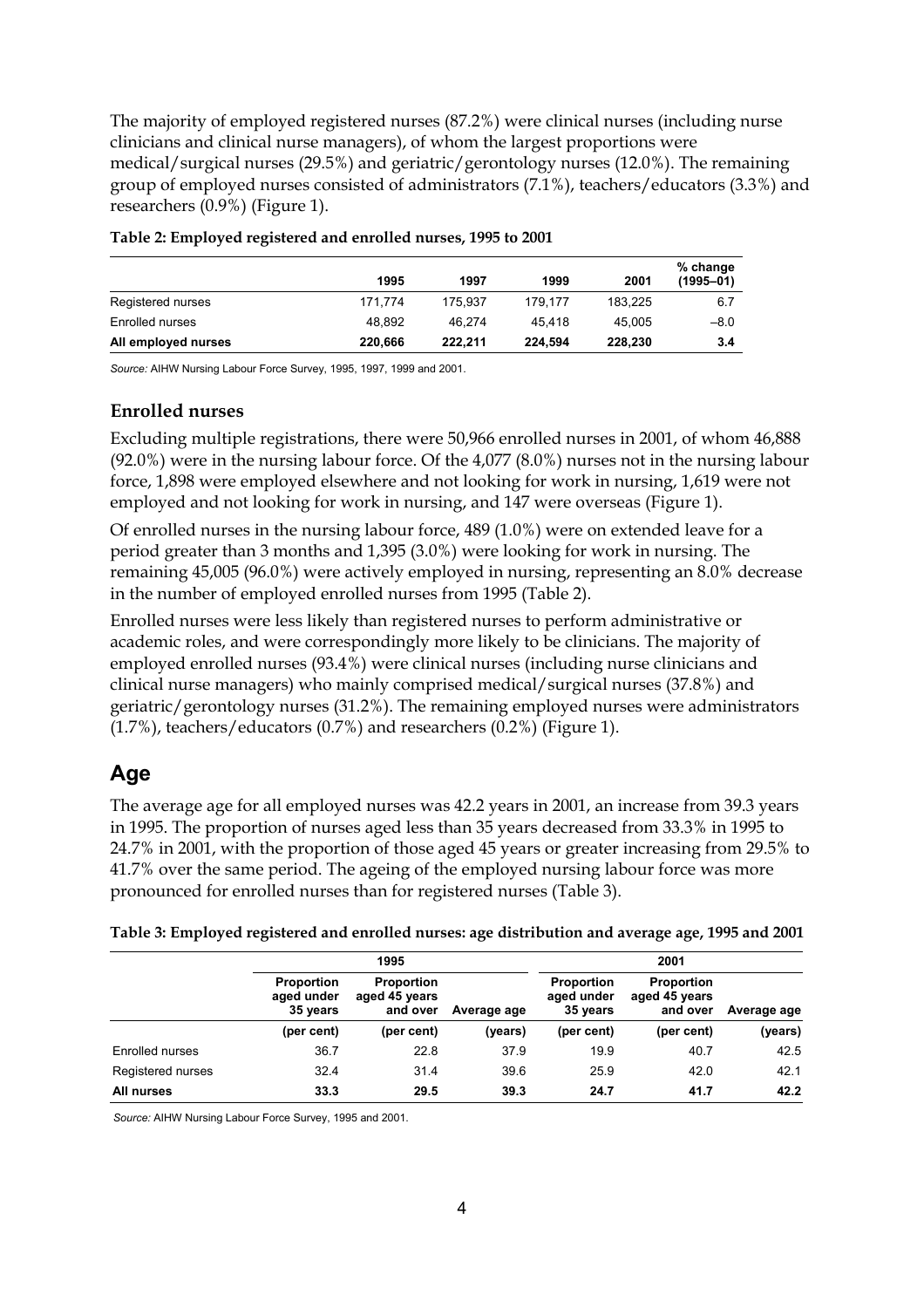Between 1995 and 2001, the proportion of enrolled nurses aged between 25 and 34 years decreased from 31.0% to 16.9%, compared to 26.5% and 22.0% for registered nurses. This was associated with an increase in the proportion aged between 45 and 54 years, increasing from 18.0% to 31.3% for enrolled nurses and from 23.4% to 29.6% for registered nurses (Figure 2).



## **Sex**

Nursing remained a predominantly female occupation. Nevertheless, the number and proportion of male nurses have been increasing. Between 1995 and 2001 the number of male nurses increased from 16,097 to 19,085, and their proportion from 7.3% to 8.4%. Similar increases occurred in the proportions of males for both registered and enrolled nurses (Table 4).

| Table 4: Registered and enrolled nurses by sex, 1995 and 2001 |  |  |
|---------------------------------------------------------------|--|--|
|                                                               |  |  |

|                 | 1995              |                 |            | 2001       |                 |            |  |
|-----------------|-------------------|-----------------|------------|------------|-----------------|------------|--|
|                 | <b>Registered</b> | <b>Enrolled</b> | All nurses | Registered | <b>Enrolled</b> | All nurses |  |
| Males           | 13,124            | 2,973           | 16,097     | 15,819     | 3,266           | 19,085     |  |
| Females         | 158,651           | 45,919          | 204,570    | 167,405    | 41,739          | 209,144    |  |
| <b>Persons</b>  | 171,775           | 48,892          | 220,667    | 183,225    | 45,005          | 228,230    |  |
| Proportion male | 7.6               | 6.1             | 7.3        | 8.6        | 7.3             | 8.4        |  |

*Source:* AIHW Nursing Labour Force Survey, 1995 and 2001.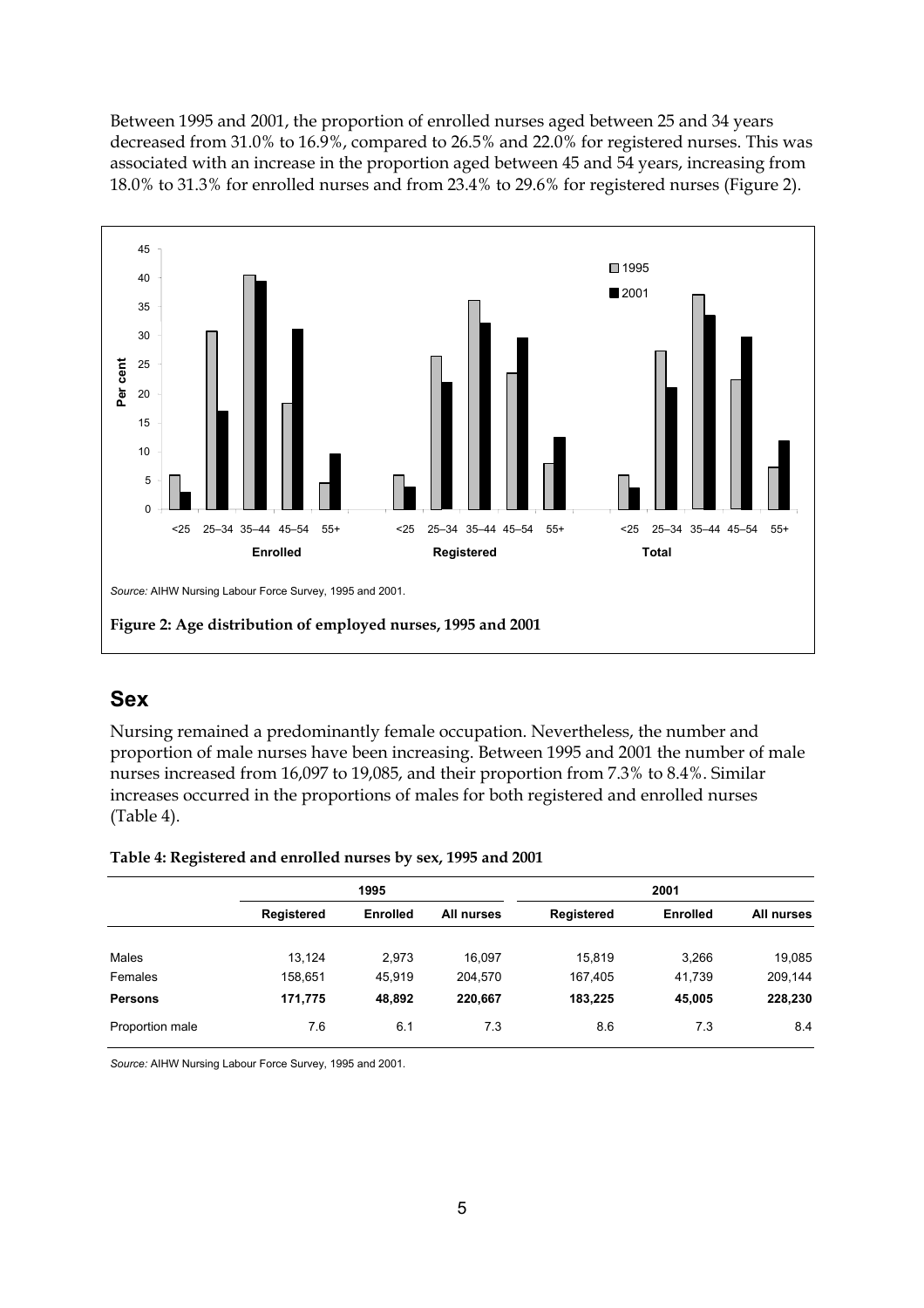# **Nursing supply**

For the purposes of workforce planning, the supply of nursing is a function of the number of nurses and the number of hours they worked. Several indicators are used to assess supply. These include a population-standardised headcount, average hours worked, proportion working part-time and population-standardised full-time equivalents. This section provides a national comparison of these indicators for the period 1995 to 2001.

When making comparisons of the supply of nurses across time, the usefulness of raw counts of the number of people employed in nursing is limited because changes in population numbers are not taken into account. For example, between 1995 and 2001, there was a 3.4% increase in the number of employed nurses (Table A.1), but there was also a 7.4% increase in the Australian population (Table A.4).

A population-standardised headcount, such as the number of nurses per 100,000 population (the nursing rate), may, therefore, be more valid than a raw count. This measure shows that while there was an increase in the number of nurses, taking into account the population growth, there was an overall decrease in the rate of nurses from 1,221 nurses per 100,000 population in 1995 to 1,176 in 2001 (Table A.4).

## **Hours worked**

The average weekly hours worked by all nurses decreased from 32.4 hours in 1995 to 30.2 hours in 1999, and then remained fairly stable at 30.5 hours in 2001. For registered nurses, average weekly hours decreased from 32.7 hours in 1995 to 30.8 hours in 2001, and for enrolled nurses, from 31.1 hours to 29.4 hours (Table 5).

The overall decrease in average weekly hours was associated with an increase in the proportion of nurses working part-time, from 48.8% in 1995 to 53.7% in 2001. Over the same period, the proportion of registered nurses working part-time increased from 46.8% in 1995 to 52.0% in 2001 and the proportion of enrolled nurses increased from 55.9% to 60.9% (Table 5).

|                               | 1995                     | 1997 | 1999 | 2001 |  |  |  |  |
|-------------------------------|--------------------------|------|------|------|--|--|--|--|
|                               | <b>Registered nurses</b> |      |      |      |  |  |  |  |
| % working part-time           | 46.8                     | 49.7 | 51.7 | 52.0 |  |  |  |  |
| Average hours worked per week | 32.7                     | 31.8 | 30.6 | 30.8 |  |  |  |  |
|                               | <b>Enrolled nurses</b>   |      |      |      |  |  |  |  |
| % working part-time           | 55.9                     | 60.0 | 61.9 | 60.9 |  |  |  |  |
| Average hours worked per week | 31.1                     | 29.9 | 28.9 | 29.4 |  |  |  |  |
|                               | All employed nurses      |      |      |      |  |  |  |  |
| % working part-time           | 48.8                     | 51.8 | 53.8 | 53.7 |  |  |  |  |
| Average hours worked per week | 32.4                     | 31.4 | 30.2 | 30.5 |  |  |  |  |
|                               |                          |      |      |      |  |  |  |  |

#### **Table 5: Proportion of nurses working part-time(a) and average hours worked per week, 1995 to 2001**

(a) Working less than 35 hours per week.

*Source:* AIHW Nursing Labour Force Survey, 1995, 1997, 1999 and 2001.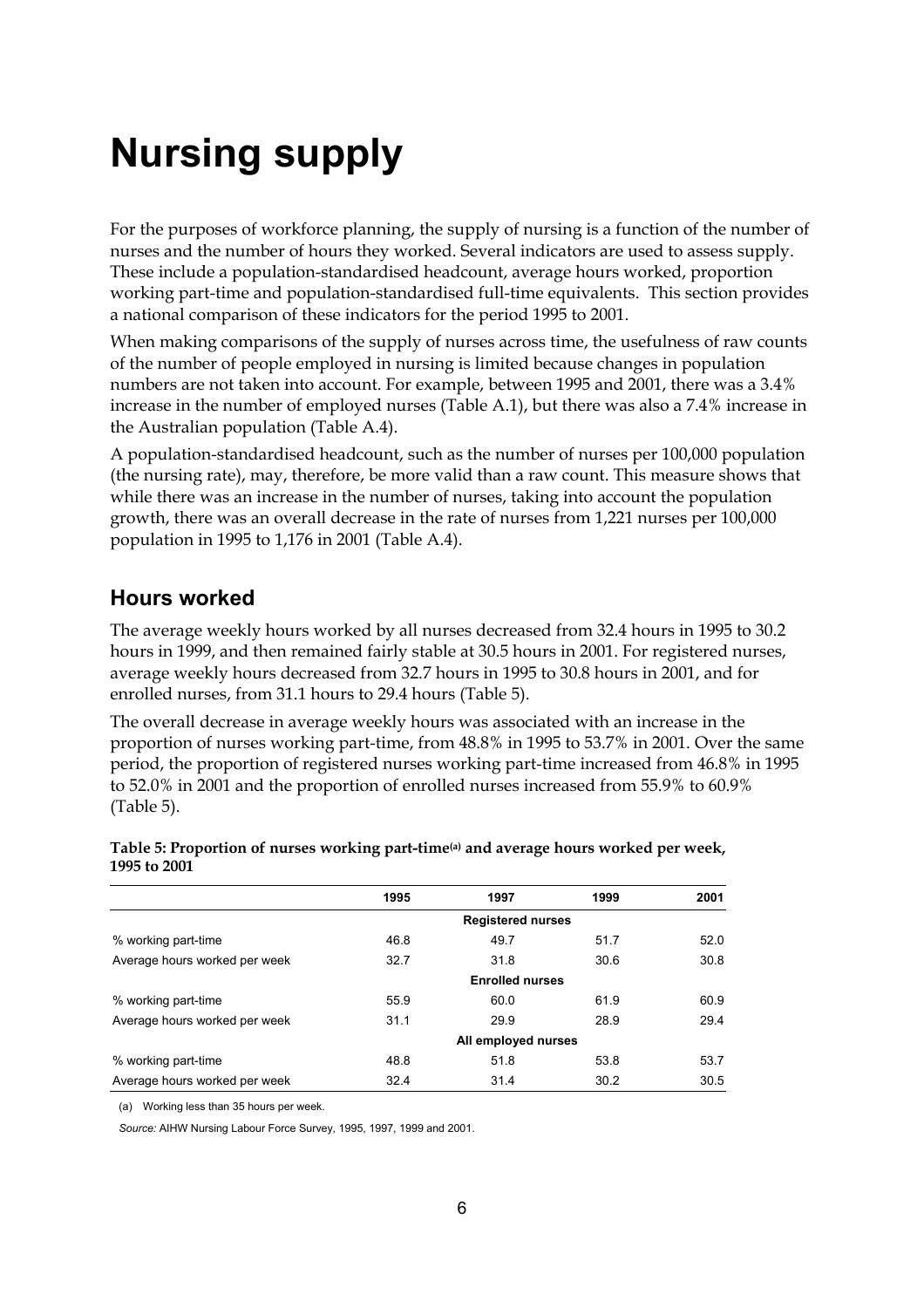The increase in part-time employment occurred in all age groups. Nurses aged less than 25 years were least likely to work part-time, with a quarter (24.9%) part-time in 2001. This compares with around a fifth (19.8%) part-time in 1995. Nurses aged over 65 years were most likely to work part-time, with approximately two-thirds part-time in 1995 (64.1%) and in 2001 (68.0%) (Table A.2).

## **Full-time equivalent nurses per 100,000 population**

The full-time equivalent (FTE) measure of supply is based on the total hours worked by all nurses, divided by 35 hours (the standard of 35 hours being chosen because it is consistent with the Australian Bureau of Statistics (ABS) cut-off for part-time work). That is, FTE measures how many 35-hour week workloads are being worked by nurses. This provides a measure of the supply of nursing because it takes into account both nurses working more than 35 hours per week and those working part-time. By defining supply in terms of FTE per 100,000 population, meaningful comparisons across jurisdictions, geographic regions and time can be made.

Nursing supply decreased from 1,127 FTE nurses per 100,000 population in 1995 to 1,024 nurses per 100,000 population in 2001 (Table A.4). Figure 3 shows that the decrease in nursing supply occurred up to 1999, and supply stabilised in 2001. A comparison between the number of nurses per 100,000 population and the FTE nurses per 100,000 population highlights the effect of the decrease in average weekly hours worked. The implication is that with an increasing proportion of nurses working part-time, more are required to provide the same level of supply.



*Source:* AIHW Nursing Labour Force Survey, 1995, 1997, 1999 and 2001; ABS 2002a.

**Figure 3: Employed registered and enrolled nurses and full-time equivalent (FTE) nurses per 100,000 population, 1995 to 2001**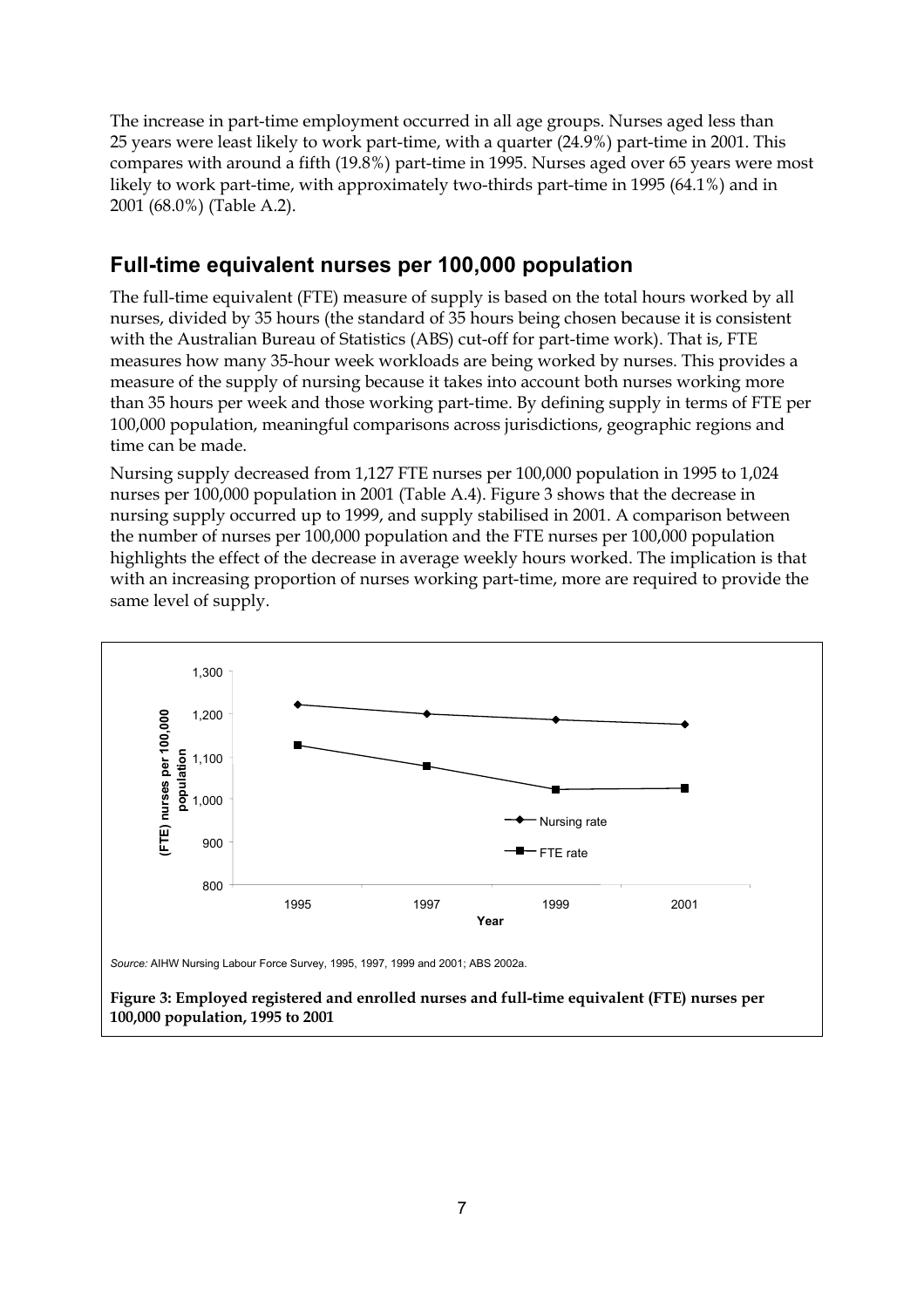# **State and territory comparisons**

This section presents the characteristics of the employed registered and enrolled nursing workforces across jurisdictions. These include the total number of nurses, their age and sex distribution and the total hours they worked.

There was an overall increase of 3.4% in the number of employed nurses, from 220,667 in 1995 to 228,230 in 2001. All jurisdictions recorded increases in nurse numbers except Victoria and Tasmania (Table 6).

The number of employed registered nurses increased by 6.7% from 171,774 in 1995 to 183,225 in 2001. Tasmania was the only jurisdiction to record a decrease (down by 9.3%). For enrolled nurses there was an overall decrease of 8.0% from 48,893 in 1995 to 45,005 in 2001. The decline occurred in all jurisdictions except New South Wales, the Australian Capital Territory and Northern Territory (Table 6).

|                               | <b>NSW</b> | Vic     | Qld    | <b>WA</b> | <b>SA</b>                               | Tas     | <b>ACT</b> | NT    | Australia |
|-------------------------------|------------|---------|--------|-----------|-----------------------------------------|---------|------------|-------|-----------|
|                               |            |         |        |           | 1995                                    |         |            |       |           |
| Registered nurses             | 55,173     | 46,496  | 28,381 | 16,125    | 15,849                                  | 5,392   | 2,788      | 1,570 | 171,774   |
| Enrolled nurses               | 12,372     | 17,446  | 6,688  | 5,310     | 5,132                                   | 1,119   | 550        | 276   | 48,893    |
| Total                         | 67,545     | 63,942  | 35,069 | 21,435    | 20,981                                  | 6,511   | 3,338      | 1,846 | 220,667   |
| Nurses per 100,000 population | 1,102      | 1,415   | 1,074  | 1,236     | 1,428                                   | 1,375   | 1,095      | 1,040 | 1,221     |
|                               |            |         |        |           | 2001                                    |         |            |       |           |
| Registered nurses             | 58,537     | 48,623  | 32.805 | 17,364    | 16,174                                  | 4,889   | 3.055      | 1,776 | 183,225   |
| Enrolled nurses               | 12.369     | 15,182  | 6.491  | 4.249     | 4.897                                   | 811     | 696        | 311   | 45,005    |
| Total                         | 70,906     | 63,805  | 39,297 | 21,613    | 21,071                                  | 5,700   | 3,751      | 2,087 | 228,230   |
| Nurses per 100,000 population | 1,078      | 1,328   | 1,083  | 1,137     | 1,394                                   | 1,208   | 1,175      | 1,055 | 1,176     |
|                               |            |         |        |           | Percentage change between 1995 and 2001 |         |            |       |           |
| Registered nurses             | 6.1        | 4.6     | 15.6   | 7.7       | 2.1                                     | $-9.3$  | 9.6        | 13.1  | 6.7       |
| <b>Enrolled nurses</b>        |            | $-13.0$ | $-2.9$ | $-20.0$   | $-4.6$                                  | $-27.6$ | 26.6       | 12.6  | $-8.0$    |
| Total                         | 5.0        | $-0.2$  | 12.1   | 0.8       | 0.4                                     | $-12.5$ | 12.4       | 13.1  | 3.4       |

#### **Table 6: Employed registered and enrolled nurses, states and territories, 1995 and 2001**

*Source:* AIHW Nursing Labour Force Survey, 1995 and 2001; ABS 2002a.

The nursing rate decreased from 1,221 nurses per 100,000 population in 1995 to 1,176 in 2001, highlighting that the growth in the population exceeded the growth in the number of employed nurses. Among the states and territories, only Queensland, the Australian Capital Territory and the Northern Territory recorded an increase in the nursing rate (Table 6).

### **Hours worked**

In 2001 the average hours worked by all employed nurses was 30.5 hours per week, a slight decrease from 32.4 hours in 1995. Decreases were recorded in all jurisdictions except Tasmania, where there was an increase from 31.2 hours in 1995 to 34.7 hours per week in 2001. The increase in Tasmania was associated with a substantial decrease in the proportion of nurses working part-time, from 57.2% to 43.2% over the same period. This was in contrast to most other jurisdictions. With the exception of Tasmania and the Australian Capital Territory, the proportion working part-time grew in each jurisdiction. At the national level the proportion increased from 48.8% in 1995 to 53.7% in 2001 (Table 7).

Registered nurses in 2001 worked an average of 30.8 hours per week nationally, which was down from 32.7 hours per week in 1995. Across the states and territories, the average hours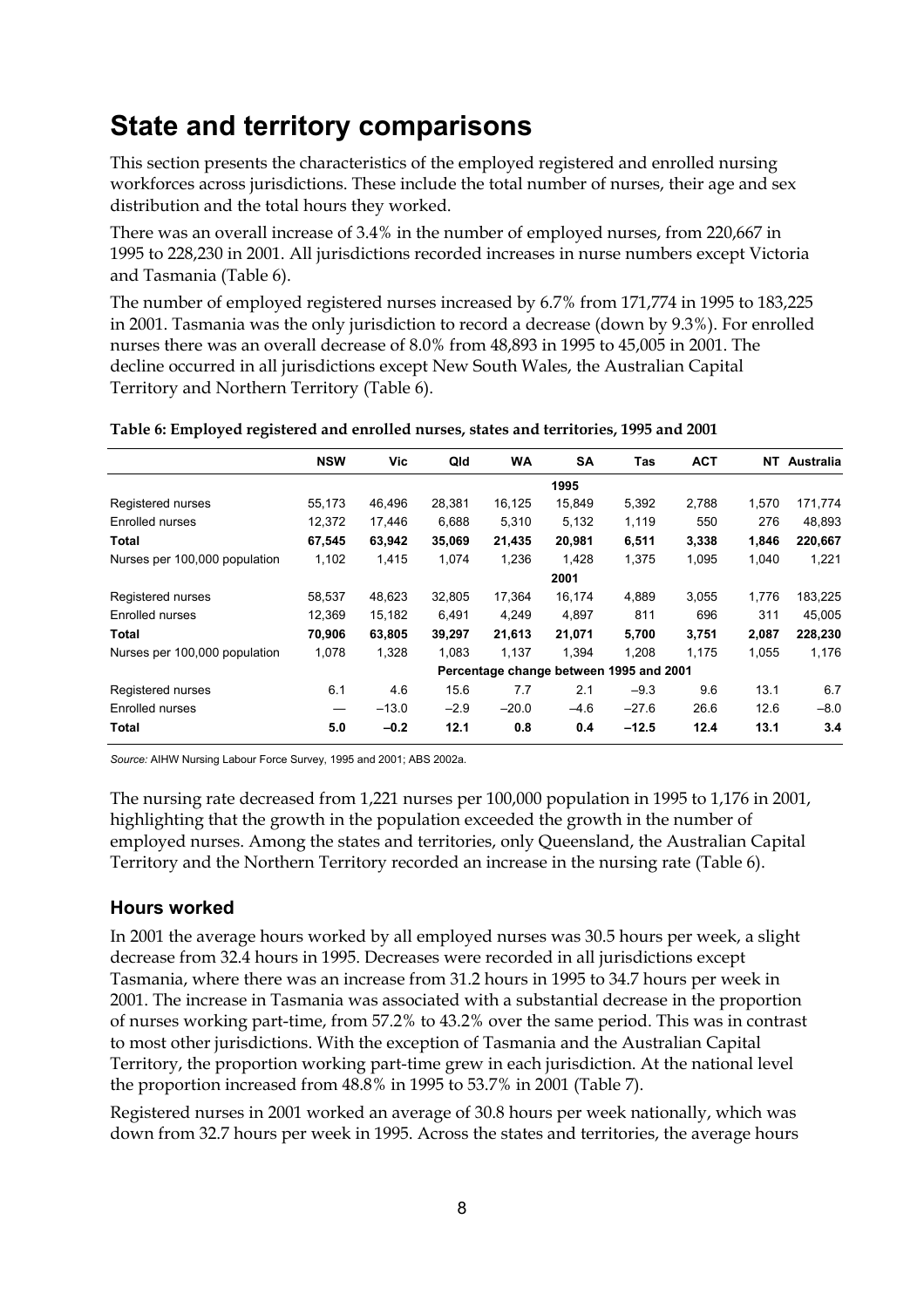worked by employed registered nurses decreased in all jurisdictions except Tasmania where there was an increase from 31.4 to 34.8 hours per week (Table 7).

Enrolled nurses worked an average of 29.4 hours per week in 2001, a decrease from 31.1 hours in 1995. While registered nurses in the two territories decreased their average weekly hours between 1995 and 2001, enrolled nurses in these two jurisdictions joined Tasmania in increasing their average weekly hours worked (Table 7).

|                      | <b>NSW</b> | Vic  | Qld  | <b>WA</b> | <b>SA</b> | Tas  | <b>ACT</b> | <b>NT</b> | Australia |
|----------------------|------------|------|------|-----------|-----------|------|------------|-----------|-----------|
|                      |            |      |      | 1995      |           |      |            |           |           |
| Average hours worked |            |      |      |           |           |      |            |           |           |
| Registered nurses    | 32.8       | 32.4 | 32.5 | 34.4      | 31.2      | 31.4 | 32.7       | 38.1      | 32.7      |
| Enrolled nurses      | 32.9       | 30.9 | 31.0 | 31.9      | 27.7      | 29.6 | 31.6       | 32.7      | 31.1      |
| <b>Total</b>         | 32.9       | 32.0 | 32.2 | 33.9      | 30.4      | 31.2 | 32.6       | 37.4      | 32.4      |
| % part-time          | 43.1       | 54.6 | 44.8 | 48.4      | 54.6      | 57.2 | 54.6       | 27.4      | 48.8      |
|                      |            |      |      | 2001      |           |      |            |           |           |
| Average hours worked |            |      |      |           |           |      |            |           |           |
| Registered nurses    | 31.9       | 30.3 | 31.4 | 29.0      | 27.7      | 34.8 | 31.1       | 34.5      | 30.8      |
| Enrolled nurses      | 31.1       | 28.6 | 30.1 | 27.9      | 26.4      | 33.4 | 32.2       | 33.3      | 29.4      |
| <b>Total</b>         | 31.8       | 29.9 | 31.2 | 28.8      | 27.4      | 34.7 | 31.3       | 34.3      | 30.5      |
| % part-time          | 46.7       | 58.8 | 51.8 | 56.7      | 66.6      | 43.2 | 53.0       | 34.0      | 53.7      |

**Table 7: Employed registered and enrolled nurses: average hours worked and the proportion of nurses working part-time, states and territories, 1995 and 2001**

*Source:* AIHW Nursing Labour Force Survey, 1995 and 2001.

### **Full-time equivalent nurses per 100,000 population**

In 2001, the national nursing supply was 1,024 FTE nurses per 100,000 population, a decrease from 1,127 in 1995 (Table A.4). A decrease in the nursing supply occurred in all jurisdictions except the Australian Capital Territory where the supply increased from 1,020 to 1,050 FTE per 100,000 population (Figure 4, Table A.4).



**Figure 4: Full-time equivalent (FTE) nurses per 100,000 population, states and territories, 1995 and 2001**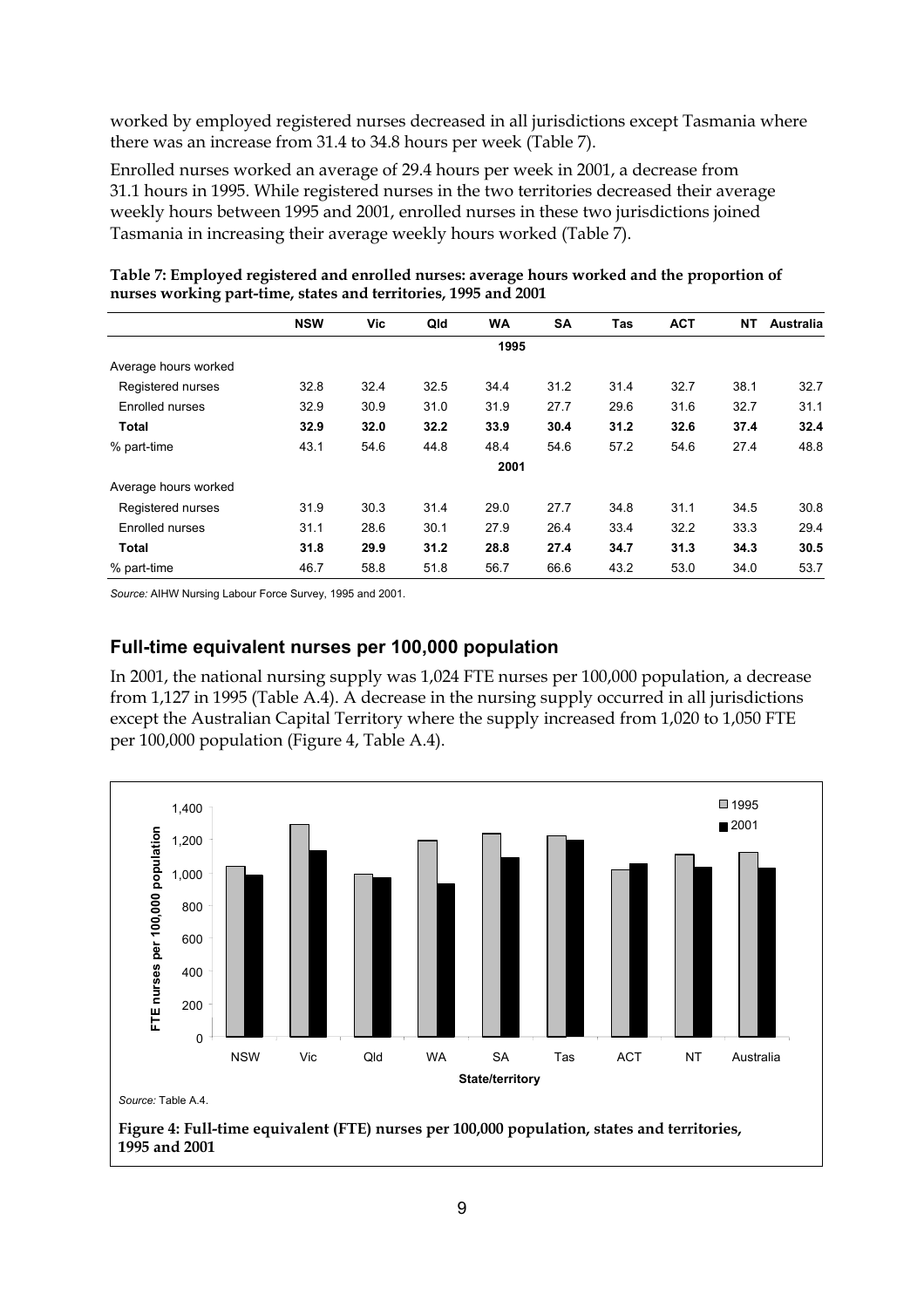# **Regional distribution comparisons**

There were an estimated 19.4 million resident Australians in 2001 (ABS 2002a) and approximately 228,230 nurses providing services to this population. Monitoring the geographic distributions of these nurses and the services they provide is important for planning for equitable access to health care.

This section presents the characteristics of the employed nurses by geographic location of their main work setting using the Remoteness Area Structure of the Australian Standard Geographic Classification (ASGC) (see 'Geographic classification' in the Glossary).

Across geographic regions, the distribution of nurses closely matched that of the general population in 2001. For example, of all employed nurses in Australia in 2001, two-thirds (65.8%) were located in Major cities in their main job, and this aligns with the general population living in Major cities (66.3%) (Table 8).

While the overall distribution of nurses conformed to that of the population, registered nurses were more likely to work in Major cities than enrolled nurses. For example, over twothirds (68.5%) of registered nurses worked in major cities, compared with just over half (54.6%) of enrolled nurses. Conversely, enrolled nurses were more likely to work in regional and remote areas (Table 8).

Between 1995 and 2001 there was a slight movement in the geographic distribution of nurses, with the proportion of nurses in Inner regional areas decreasing slightly (from 22.0% to 21.5%) and a corresponding increase in the proportion of nurses in Major cities (from 65.0% to 65.8%). This movement towards Major cities is partly reflected in an increased rate of nurses per 100,000 population in this region (from 1,039 in 1995 to 1,059 nurses per 100,000 population in 2001). With the exception of Inner regional areas (decreasing from 1,134 to 1,109), the nursing rate increased across the remaining geographical regions (Table 8).

|                                              |                   | Inner    | Outer                   |                                              |             |           |  |  |  |
|----------------------------------------------|-------------------|----------|-------------------------|----------------------------------------------|-------------|-----------|--|--|--|
|                                              | <b>Major city</b> | regional | regional                | Remote                                       | Very remote | Australia |  |  |  |
|                                              |                   |          | 1995                    |                                              |             |           |  |  |  |
|                                              |                   |          | Distribution (per cent) |                                              |             |           |  |  |  |
| Registered nurses                            | 67.9              | 20.6     | 9.1                     | 1.5                                          | 0.8         | 100.0     |  |  |  |
| Enrolled nurses                              | 54.5              | 27.1     | 14.8                    | 2.6                                          | 1.0         | 100.0     |  |  |  |
| <b>Total</b>                                 | 65.0              | 22.0     | 10.4                    | 1.8                                          | 0.9         | 100.0     |  |  |  |
| Nursing rate (number per 100,000 population) |                   |          |                         |                                              |             |           |  |  |  |
| Total nurses                                 | 1,039             | 1,134    | 1,017                   | 1,029                                        | 954         | 1,221     |  |  |  |
| Population                                   | 66.0              | 20.5     | 10.7                    | 1.8                                          | 0.9         | 100.0     |  |  |  |
|                                              |                   |          | 2001                    |                                              |             |           |  |  |  |
|                                              |                   |          | Distribution (per cent) |                                              |             |           |  |  |  |
| Registered nurses                            | 68.5              | 20.2     | 9.1                     | 1.4                                          | 0.8         | 100.0     |  |  |  |
| Enrolled nurses                              | 54.6              | 27.0     | 15.1                    | 2.4                                          | 0.9         | 100.0     |  |  |  |
| Total                                        | 65.8              | 21.5     | 10.3                    | 1.6                                          | 0.8         | 100.0     |  |  |  |
|                                              |                   |          |                         | Nursing rate (number per 100,000 population) |             |           |  |  |  |
| <b>Total nurses</b>                          | 1,059             | 1,109    | 1,056                   | 1,034                                        | 959         | 1,176     |  |  |  |
| Population                                   | 66.3              | 20.7     | 10.4                    | 1.7                                          | 0.9         | 100.0     |  |  |  |

**Table 8: Employed registered and enrolled nurses by geographic location of main job(a), 1995 and 2001**

(a) Regional figures exclude 21,003 nurses who did not provide information on the location of their main job. *Source:* AIHW Nursing Labour Force Survey, 1995 and 2001; ABS 2002a.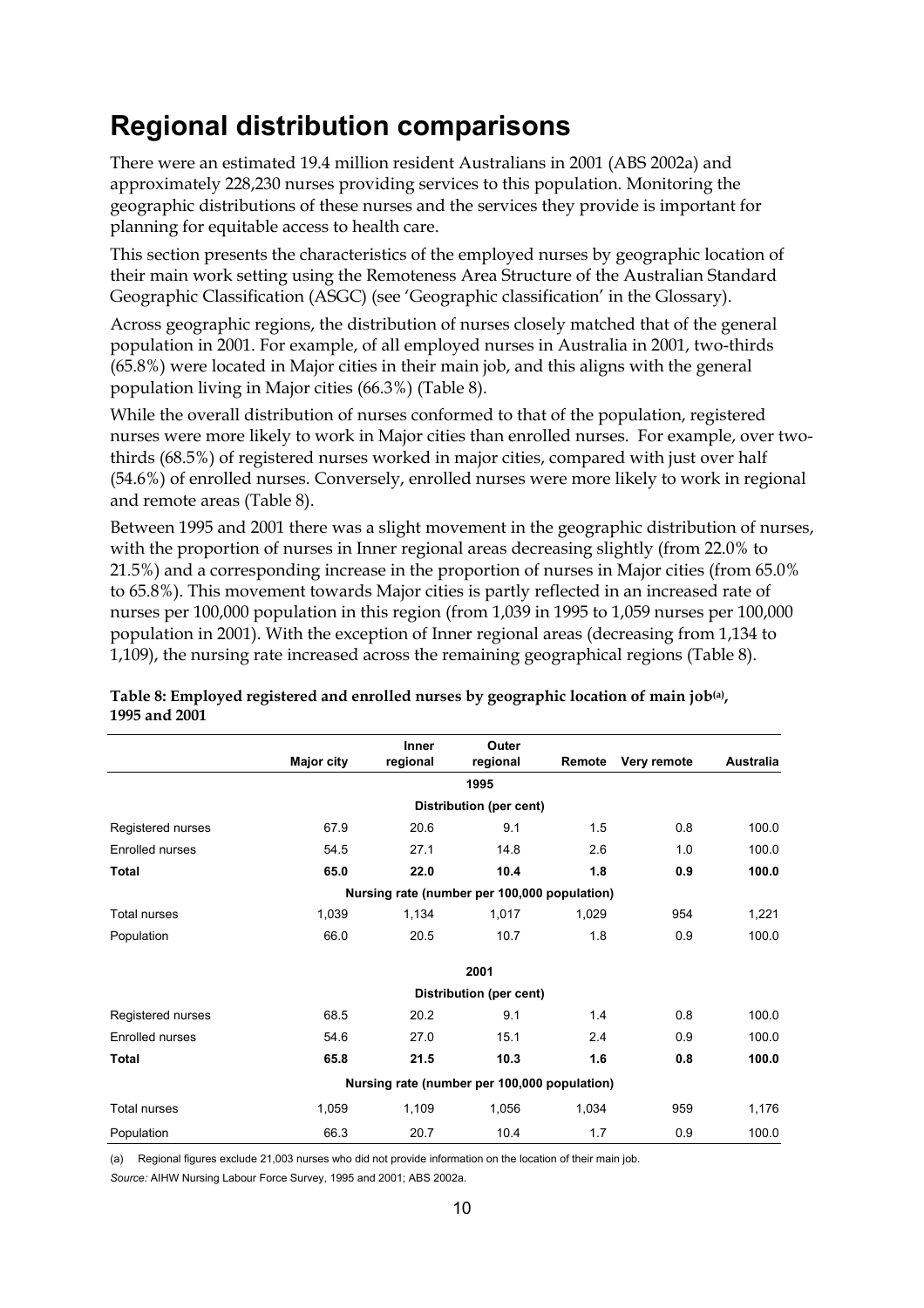### **Hours worked**

Between 1995 and 2001 the decrease in average weekly hours worked, already noted in the state and territory comparisons, was reflected across all geographic regions, with decreases occurring for both registered and enrolled nurses (Table 9).

In 2001, nurses in Very remote regions continued to work more hours than those in other regions, despite a decrease from 37.0 hours per week in 1995 to 33.3 hours in 2001. The decrease in the weekly hours worked by nurses across all regions is linked to the increase in the proportion of part-time workers between 1995 and 2001. The proportion of nurses working part-time rose nationally from 48.2% in 1995 to 53.7% in 2001, with increases occurring across all geographic regions (Table 9).

|                        | <b>Major city</b> | Inner<br>regional | Outer<br>regional |      | Remote Very remote | <b>Not stated</b> | Australia |
|------------------------|-------------------|-------------------|-------------------|------|--------------------|-------------------|-----------|
|                        |                   |                   | 1995              |      |                    |                   |           |
| Average hours worked   |                   |                   |                   |      |                    |                   |           |
| Registered nurses      | 32.9              | 31.6              | 32.1              | 32.6 | 37.5               | 33.1              | 32.7      |
| Enrolled nurses        | 31.5              | 30.6              | 30.6              | 30.2 | 35.3               | 31.3              | 31.1      |
| Total                  | 32.7              | 31.3              | 31.7              | 31.9 | 37.0               | 32.7              | 32.3      |
| % part-time            | 46.3              | 53.1              | 52.0              | 48.2 | 29.0               | 48.1              | 48.2      |
|                        |                   |                   | 2001              |      |                    |                   |           |
| Average hours worked   |                   |                   |                   |      |                    |                   |           |
| Registered nurses      | 30.9              | 30.5              | 30.6              | 31.0 | 33.8               | 30.8              | 30.8      |
| <b>Enrolled nurses</b> | 29.8              | 28.8              | 29.0              | 27.8 | 31.6               | 28.9              | 29.4      |
| Total                  | 30.7              | 30.1              | 30.1              | 30.0 | 33.3               | 30.5              | 30.5      |
| % part-time            | 52.2              | 58.2              | 56.1              | 50.5 | 32.5               | 53.6              | 53.7      |

**Table 9: Employed registered and enrolled nurses: average hours worked and proportion working part-time, geographic region, 1995 and 2001**

*Source:* AIHW Nursing Labour Force Survey, 1995 and 2001.

### **Full-time equivalent nurses per 100,000 population**

The decrease in average weekly hours and the associated increase in the proportion of nurses working part-time across geographic regions had the effect of reducing the overall level of supply of nursing across regions. For example, in Very remote regions the supply of nursing decreased from 1,008 FTE nurses per 100,000 population in 1995 to 913 in 2001 (Table 10).

|                               | <b>Major city</b> | Inner regional | <b>Outer regional</b>             | Remote | Very remote | Australia |  |  |  |  |
|-------------------------------|-------------------|----------------|-----------------------------------|--------|-------------|-----------|--|--|--|--|
| Nurses per 100,000 population |                   |                |                                   |        |             |           |  |  |  |  |
| 1995                          | 1.039             | 1.134          | 1.017                             | 1.029  | 954         | 1,221     |  |  |  |  |
| 2001                          | 1.059             | 1.109          | 1.056                             | 1.034  | 959         | 1,176     |  |  |  |  |
|                               |                   |                | FTE nurses per 100,000 population |        |             |           |  |  |  |  |
| 1995                          | 971               | 1.014          | 921                               | 937    | 1.008       | 1,127     |  |  |  |  |
| 2001                          | 929               | 954            | 908                               | 886    | 913         | 1.024     |  |  |  |  |

**Table 10: All employed and full-time equivalent (FTE) nurses per 100,000 population, geographic region(a), 1995 and 2001**

(a) Regional figures exclude 21,003 nurses who did not provide information on the location of their main job.

*Source:* AIHW Nursing Labour Force Survey, 1995 and 2001; ABS 2002a.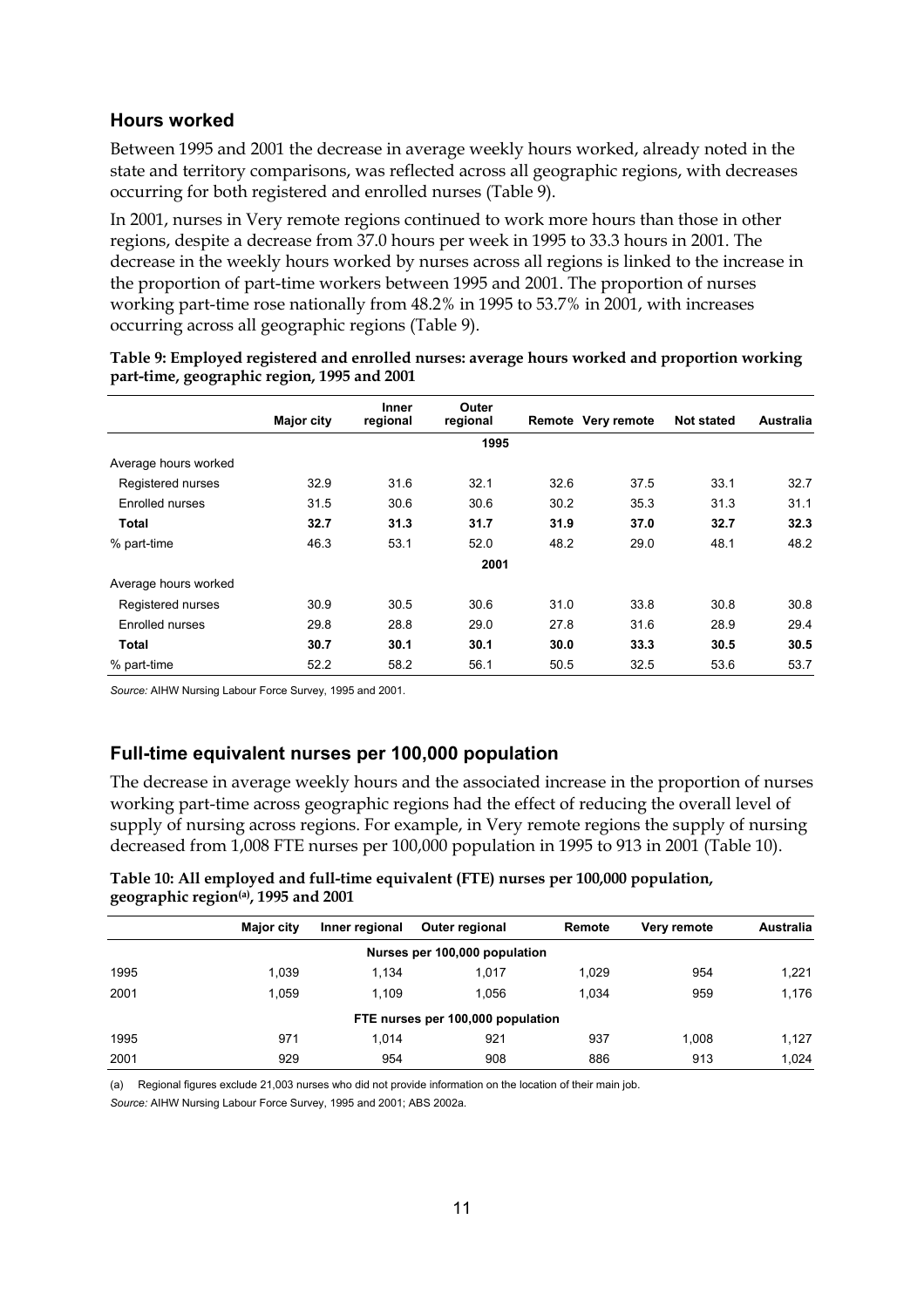# **Features of employed nurses**

Nursing is a very broad profession. Nurses perform several roles in many different areas of practice at a variety of different locations (work settings), both in the public and private sectors. This section provides an overview of their pattern of employment across these roles, their clinical area of nursing and work settings. Comparisons have been made with 1997, rather than 1995, because of changes in the categories used for clinical area of nursing and work setting that were introduced in the 1997 nursing survey.

# **Nursing role**

In 2001, the majority of employed nurses (201,753) worked as clinical nurses (nurse clinicians and clinical nurse managers), representing a 2.3% increase between 1997 and 2001. Increases were also recorded for nurse administrators (up 14.9%), teachers/educators (23.1%) and researchers (56.7%). However, part of these increases may be related to an improvement in the identification of nursing roles, reflected in a corresponding decrease in the 'Other' category (down by 32.1%) (Table 11).

Nurse administrators tended to be older, with an average age of 46.2 years, compared with 42.2 years for all employed nurses. They also worked the greatest number of hours per week (35.8 hours) and had the lowest proportion of nurses working part-time (23.0%). The higher working hours corresponded with a higher proportion of males in this role (12.4%, compared with 8.4% of all nurses) who tended to work, on average, more hours per week than female nurses (38.2 hours, compared with 35.4 hours) (Tables 11 and 12).

| Clinical role/ clinical<br>area of nursing | <b>Number</b> | % change in<br>number<br>between 1997<br>and 2001 | Average<br>age<br>(years) | %<br>Male | %<br>Registered | Average<br>weekly<br>hours<br>worked | %<br>Part-<br>time |
|--------------------------------------------|---------------|---------------------------------------------------|---------------------------|-----------|-----------------|--------------------------------------|--------------------|
| Clinical nurse <sup>(a)</sup>              | 201,753       | 2.3                                               | 41.8                      | 8.1       | 79.2            | 30.1                                 | 56.2               |
| Nurse administrator                        | 13.719        | 14.9                                              | 46.2                      | 12.4      | 94.4            | 35.8                                 | 23.0               |
| Teacher/educator                           | 6,349         | 23.1                                              | 43.8                      | 9.8       | 95.2            | 32.3                                 | 40.9               |
| Researcher                                 | 1,837         | 56.7                                              | 42.3                      | 7.4       | 94.4            | 31.5                                 | 46.3               |
| Other                                      | 4.571         | $-32.1$                                           | 45.3                      | 6.3       | 61.4            | 29.6                                 | 55.7               |
| All nurses                                 | 228,230       | 2.7                                               | 42.2                      | 8.4       | 80.3            | 30.5                                 | 53.7               |

#### **Table 11: Employed registered and enrolled nurses: nurse roles by selected characteristics, 2001**

(a) Includes nurse clinicians and clinical nurse managers.

*Source:* AIHW Nursing Labour Force Survey, 1997 and 2001.

| Table 12: Employed registered and enrolled nurses: average weekly hours by sex and nursing role, |  |
|--------------------------------------------------------------------------------------------------|--|
| 2001                                                                                             |  |

| <b>Sex</b>                  | <b>Clinical</b><br>nurse | <b>Nurse</b><br>administrator | Teacher/<br>educator | Researcher | Other | All nurses |  |  |  |  |
|-----------------------------|--------------------------|-------------------------------|----------------------|------------|-------|------------|--|--|--|--|
| Average weekly hours worked |                          |                               |                      |            |       |            |  |  |  |  |
| Male                        | 35.9                     | 38.2                          | 36.9                 | 36.3       | 35.1  | 36.1       |  |  |  |  |
| Female                      | 29.6                     | 35.4                          | 31.8                 | 31.1       | 29.2  | 30.0       |  |  |  |  |
| <b>Persons</b>              | 30.1                     | 35.8                          | 32.3                 | 31.5       | 29.6  | 30.5       |  |  |  |  |

*Source:* AIHW Nursing Labour Force Survey, 2001.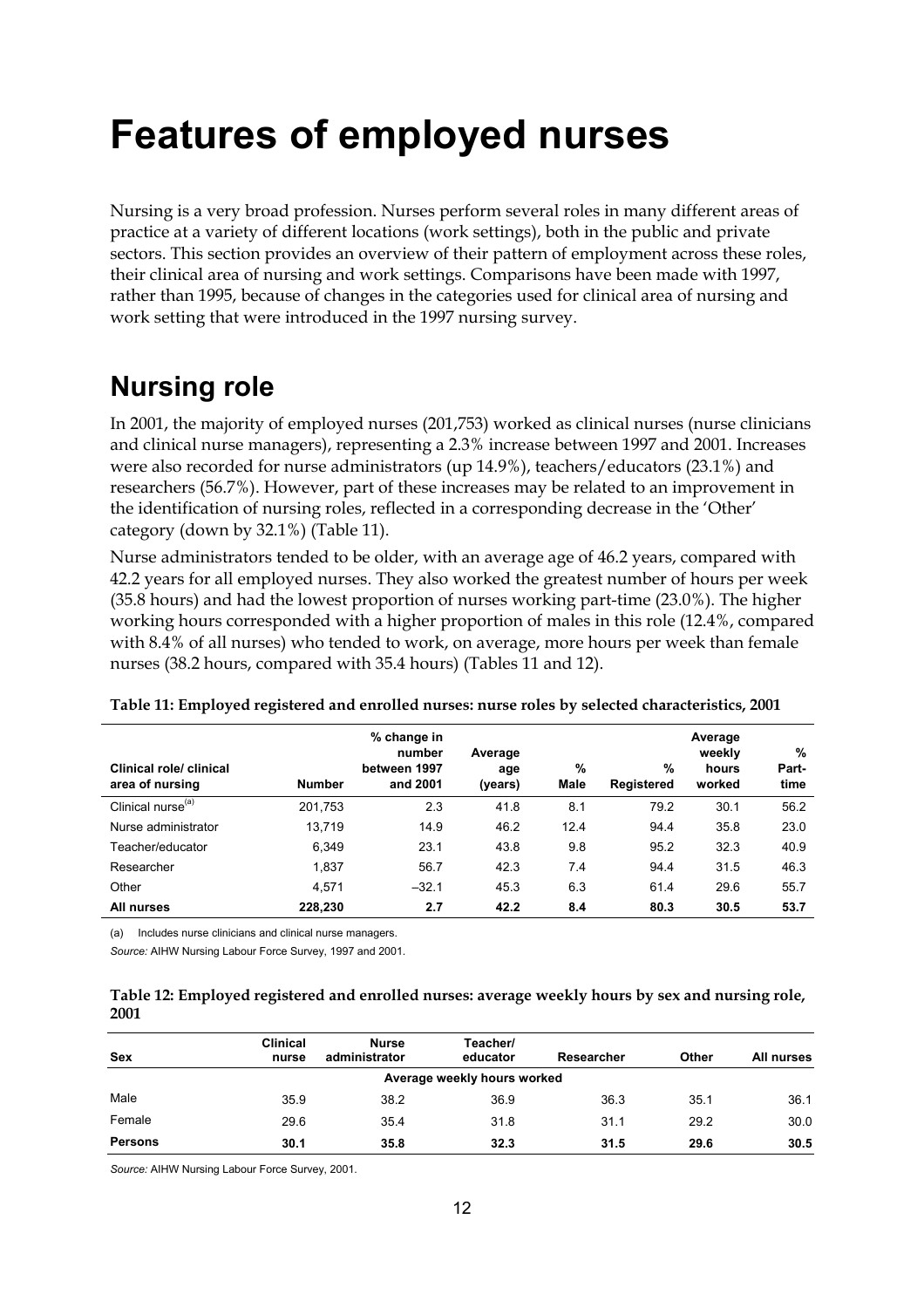# **Clinical area of nursing**

In 2001 nearly a third (31.3%) of all employed clinical nurses worked in medical/surgical nursing, followed by 16.0% working in geriatrics/gerontology, 7.6% in perioperative/ operating theatre/recovery, 6.9% in midwifery and 6.0% in mental health.

Overall there was a 2.3% increase in the number of clinical nurses between 1997 and 2001. Areas with noticeable increases included perioperative nursing (up 9.2%), casualty/accident and emergency (22.7%), school children's health (45.1%), critical/intensive care (12.6%) and child and family health (12.4%). The areas that decreased in size included occupational health (down 36.4%) and geriatrics/gerontology (8.7%) (Table 13).

The average age of all employed clinical nurses in 2001 was 41.8 years. Nurses working in child and family health, geriatric/gerontology and school children's health tended to be older, with average ages of 47.0, 46.7 and 46.3 years, respectively. In contrast, nurses working in critical care/intensive care, paediatric nursing, casualty/accident and emergency, coronary care/surgery, respiratory medicine and oncology tended to be younger, with average ages of 37.0, 37.7, 37.8, 37.9, 38.3 and 38.5 years, respectively (Table 13).

Although most nurses are female, there are some areas of nursing with larger than average proportions of males. These clinical areas were mental health/psychiatric (32.4% male), developmental disability (25.6%), and casualty/emergency (13.5%). Roles in which male nurses were least likely to work were midwifery (0.9% male), child and family health (1.1%) and paediatric nursing (3.4%) (Table 13).

The average working week for all employed clinical nurses in 2001 was 30.1 hours. Nurses working in mental health/psychiatric nursing worked, on average, the highest weekly hours (34.4 hours), followed closely by Aboriginal health (34.2 hours) and developmental disability (33.4 hours). The relatively high average hours worked by nurses in these areas corresponded with relatively low proportions working part-time, with 32.6% of nurses in Aboriginal health working part-time, 33.1% in mental health and 35.3% in developmental disability—these were the lowest three. These clinical areas were also associated with a higher proportion of males, representing 13.3%, 32.4% and 25.6%, respectively, of nurses working in these clinical areas (Table 13).

Across geographic regions, the majority of clinical nurses (65.1%) worked in Major cities. In contrast, 1.7% worked in Remote regions and 0.8% in Very remote regions. The geographic distribution of nurses in specific clinical areas corresponds with the level of technology required in each specialty. For example, clinical areas such as respiratory medicine, oncology and coronary care require a high level of resources usually only found in larger cities. This corresponds with higher than average proportions of nurses in these areas working in Major cities (87.6%, 84.4% and 83.7% respectively) (Table A.5).

In contrast, clinical areas that use less technological equipment, such as Aboriginal health, community nursing and occupational health, tend to have a greater proportion of nurses working in more remote areas. For example, 44.0% of nurses working in Aboriginal health, 12.7% of nurses in occupational health and 10.1% of generalist nurses (no one principal area) worked in either Remote or Very remote regions (Table A.5). Nurses in these clinical areas tend to be the first line of contact for health services in remote areas.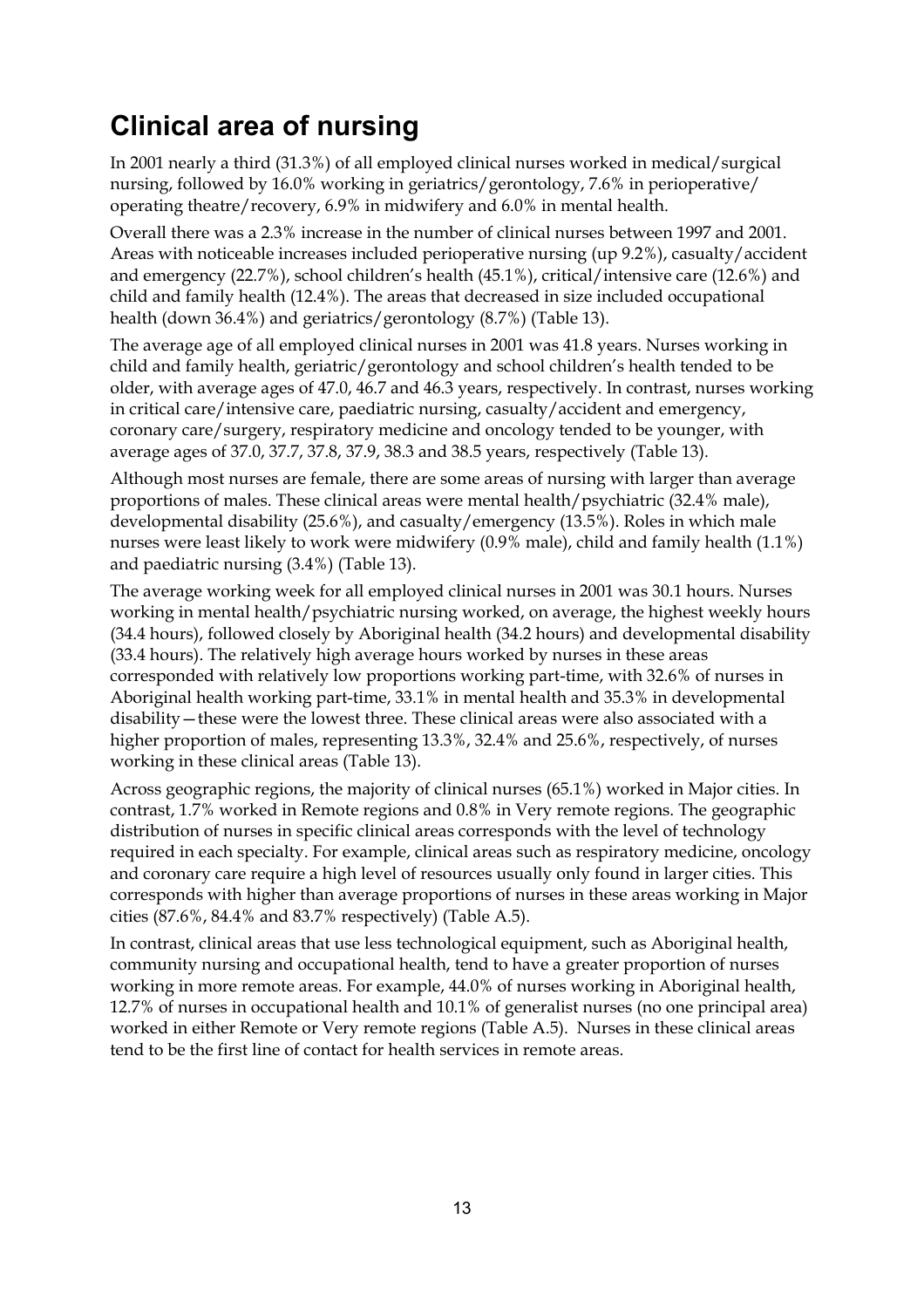|                                             |               | Change<br>between    | Average        |              |                    | Average<br>weekly |                   |
|---------------------------------------------|---------------|----------------------|----------------|--------------|--------------------|-------------------|-------------------|
| Clinical role/clinical area<br>of nursing   | <b>Number</b> | 1997 and<br>2001 (%) | age<br>(years) | $\%$<br>Male | $\%$<br>Registered | hours<br>worked   | $\%$<br>Part-time |
| Mixed medical and surgical                  | 26,430        | $-9.8$               | 40.7           | 5.9          | 69.8               | 28.5              | 63.6              |
| Medical                                     | 20,462        | 19.9                 | 41.8           | 5.8          | 73.8               | 30.5              | 54.1              |
| Surgical                                    | 16,175        | 5.0                  | 38.7           | 6.0          | 84.2               | 30.9              | 52.5              |
| Coronary care or surgery <sup>(a)</sup>     | 4,669         | n.a.                 | 37.9           | 10.2         | 91.9               | 32.0              | 47.9              |
| Geriatric/gerontology                       | 32,218        | $-8.7$               | 46.7           | 4.5          | 59.3               | 28.1              | 69.4              |
| Oncology <sup>(a)</sup>                     | 3,685         | n.a.                 | 38.5           | 7.0          | 89.8               | 32.1              | 47.7              |
| Perioperative/operating<br>theatre/recovery | 15,256        | 9.2                  | 40.6           | 7.2          | 86.0               | 31.3              | 50.0              |
| Rehabilitation <sup>(a)</sup>               | 4,867         | n.a.                 | 43.4           | 8.0          | 60.3               | 30.9              | 56.1              |
| $Renal^{(a)}$                               | 2.045         | n.a.                 | 39.0           | 6.8          | 92.6               | 32.1              | 46.5              |
| Respiratory medicine/asthma <sup>(a)</sup>  | 769           | n.a.                 | 38.3           | 9.5          | 85.5               | 32.6              | 43.5              |
| Critical care/intensive care                | 10.665        | 12.6                 | 37.0           | 12.4         | 98.4               | 31.7              | 49.8              |
| Casualty/accident/emergency                 | 7,531         | 22.7                 | 37.8           | 13.5         | 93.5               | 31.7              | 50.5              |
| Midwifery                                   | 13,865        | $-2.3$               | 41.9           | 0.9          | 97.3               | 27.9              | 68.2              |
| Mental health/psychiatric                   | 12,077        | $-1.8$               | 43.7           | 32.4         | 84.3               | 34.4              | 33.1              |
| Community nursing                           | 8,564         | 3.2                  | 43.8           | 5.3          | 88.1               | 29.3              | 55.6              |
| Developmental disability                    | 2,510         | $-1.0$               | 43.5           | 25.6         | 72.6               | 33.4              | 35.3              |
| Occupational health                         | 623           | $-36.4$              | 44.2           | 10.9         | 92.0               | 31.7              | 47.0              |
| Paediatric                                  | 4,548         | 0.6                  | 37.7           | 3.4          | 89.4               | 29.7              | 57.0              |
| Aboriginal health <sup>(a)</sup>            | 325           | n.a.                 | 44.1           | 13.3         | 86.4               | 34.2              | 32.6              |
| Child and family health                     | 3,067         | 12.4                 | 47.0           | 1.1          | 96.1               | 29.6              | 55.4              |
| School children's health                    | 974           | 45.1                 | 46.3           | 7.5          | 92.2               | 30.5              | 49.9              |
| No one principal area                       | 2,929         | $-9.4$               | 41.4           | 7.7          | 73.0               | 28.7              | 59.7              |
| Other                                       | 7,499         | $-31.2$              | 43.3           | 8.6          | 76.2               | 30.1              | 53.7              |
| <b>Total</b>                                | 201,753       | 2.3                  | 41.8           | 8.1          | 79.2               | 30.1              | 56.2              |

**Table 13: Employed clinical nurses by clinical area of work: selected characteristics, 2001**

(a) These categories were not available in the 1997 questionnaire in all jurisdictions.

*Source:* AIHW Nursing Labour Force Survey, 1997 and 2001.

# **Work setting**

Nearly two-thirds (63.7%) of all employed nurses worked in acute care/psychiatric hospitals in 2001. Compared to all employed nurses, those working in hospitals tended to be younger, (with an average age of 40.3 years, compared with 42.2 years overall); to be registered nurses (83.3%, compared with 80.3% overall); and to work longer hours (31.0 hours per week on average, compared with 30.5 hours) (Table 14).

Nursing homes and aged care accommodation accounted for 14.6% of all nurses—the second largest proportion. Nurses working in these settings tended to be older than nurses in other work settings, with an average age of 47.4 years in aged care accommodation and 47.2 years in nursing homes. They worked shorter hours, with 61.7% of nurses in aged care accommodation and 66.0% of nurses in nursing homes working part-time. Average weekly hours for these nurses were 29.1 and 28.7 hours, respectively (Table 14).

Of the remaining work settings, community health services accounted for 6.6% of all employed nurses, while 2.1% worked in doctors rooms/medical practices, 1.9% in developmental disability centres and 1.5% in day procedure centres.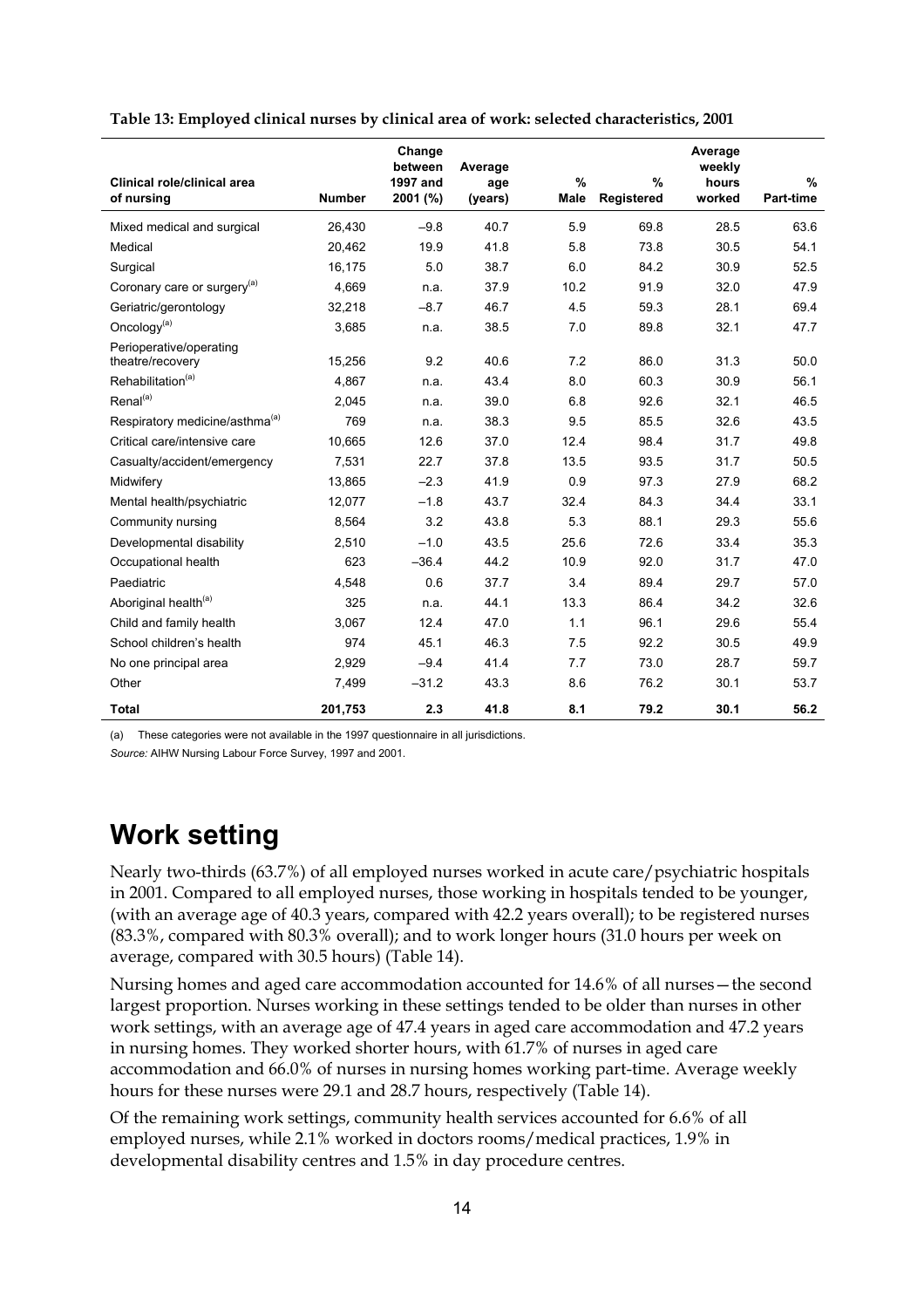Nurses working in the defence forces were on average younger than their colleagues in other settings (37.4 years, compared with 42.2 years for all employed) and had the lowest proportion of registered nurses (57.0%, compared with 80.3% for all employed). Also, the defence forces had the second highest proportion of male nurses (27.2%), after mental health services (37.8%) (Table 14).

Other work settings where there was a higher proportion of males included corrective services (22.8%), Aboriginal health services (21.5%), developmental disability services (18.2%) and the mining, industry or commercial sector (14.5%). The proportions of males were lowest in doctors rooms/medical practices (1.0%) and day procedure centres (3.7%) (Table 14).

Nurses in work settings with higher male proportions also tended to work more hours per week. Nurses in mental health services worked, on average, the most hours (35.6 hours) and just a quarter were part-time workers (25.7%). Similarly, a quarter of Aboriginal health service nurses worked part-time (25.3%), averaging 34.6 hours per week. In contrast, nearly three-quarters of nurses employed in doctors rooms/medical practices worked part-time (73.4%), and nurses in this setting had the shortest working week (25.2 hours) (Table 14).

Across geographic regions, work settings with the highest proportions of nurses working in Major cities or Inner regional centres were hospices, employment agencies and day procedure units (95.1%, 95.0% and 93.9% respectively), reflecting the tendency for these establishments to be sited in larger population centres. In comparison, 23.3% of nurses employed in Aboriginal health services and 28.2% of nurses in Remote area services worked in Remote or Very remote regions (Table A.6).

| <b>Work setting</b>                   | <b>Number</b> | $%$ of<br>total | Average<br>age<br>(years) | $\%$<br>Male | $\%$<br>Registered | Average<br>weekly<br>hours<br>worked | $\frac{9}{6}$<br>Part-<br>time |
|---------------------------------------|---------------|-----------------|---------------------------|--------------|--------------------|--------------------------------------|--------------------------------|
| Acute care/psychiatric hospital       | 145,301       | 63.7            | 40.3                      | 8.5          | 83.3               | 31.0                                 | 52.2                           |
| Day procedure centre                  | 3,469         | 1.5             | 43.9                      | 3.7          | 76.4               | 28.3                                 | 63.4                           |
| Aged care accommodation               | 5,451         | 2.4             | 47.4                      | 4.8          | 59.0               | 29.1                                 | 61.7                           |
|                                       |               |                 |                           |              |                    |                                      |                                |
| Nursing home                          | 27,730        | 12.2            | 47.2                      | 4.7          | 63.1               | 28.7                                 | 66.0                           |
| Hospice                               | 1,066         | 0.5             | 46.2                      | 5.6          | 78.0               | 29.6                                 | 62.8                           |
| Community health service              | 15.039        | 6.6             | 44.9                      | 7.9          | 89.9               | 31.1                                 | 47.4                           |
| Aboriginal health service             | 679           | 0.3             | 45.1                      | 21.5         | 85.0               | 34.6                                 | 25.3                           |
| Mental health service                 | 2,922         | 1.3             | 43.5                      | 37.8         | 83.3               | 35.6                                 | 25.7                           |
| Development disability service        | 4,370         | 1.9             | 43.9                      | 18.2         | 72.5               | 30.8                                 | 47.6                           |
| Defence forces                        | 508           | 0.2             | 37.4                      | 27.2         | 57.0               | 34.5                                 | 32.8                           |
| School                                | 915           | 0.4             | 46.3                      | 4.8          | 86.9               | 29.8                                 | 51.8                           |
| Tertiary education institution        | 2,187         | 1.0             | 46.7                      | 10.8         | 96.6               | 31.8                                 | 39.6                           |
| Corrective services                   | 872           | 0.4             | 45.3                      | 22.8         | 93.5               | 34.9                                 | 33.8                           |
| Doctors rooms/medical practice        | 4.844         | 2.1             | 44.7                      | 1.0          | 82.8               | 25.2                                 | 73.4                           |
| Nursing in private practice           | 1,719         | 0.8             | 45.6                      | 4.9          | 80.8               | 26.1                                 | 67.9                           |
| Employment agency                     | 1.732         | 0.8             | 40.6                      | 11.3         | 70.8               | 25.9                                 | 69.3                           |
| Mining, industry or commercial sector | 903           | 0.4             | 43.3                      | 14.5         | 94.1               | 32.3                                 | 40.4                           |
| Remote area service                   | 1,119         | 0.5             | 44.3                      | 11.9         | 81.3               | 31.9                                 | 42.5                           |
| Other                                 | 7,404         | 3.2             | 44.3                      | 7.0          | 80.1               | 31.0                                 | 47.5                           |
| <b>Total</b>                          | 228,230       | 100.0           | 42.2                      | 8.4          | 80.3               | 30.5                                 | 53.7                           |

#### **Table 14: Employed registered and enrolled nurses by main work setting: selected characteristics, 2001**

*Source:* Nursing Labour Force Survey, 1995 and 2001.